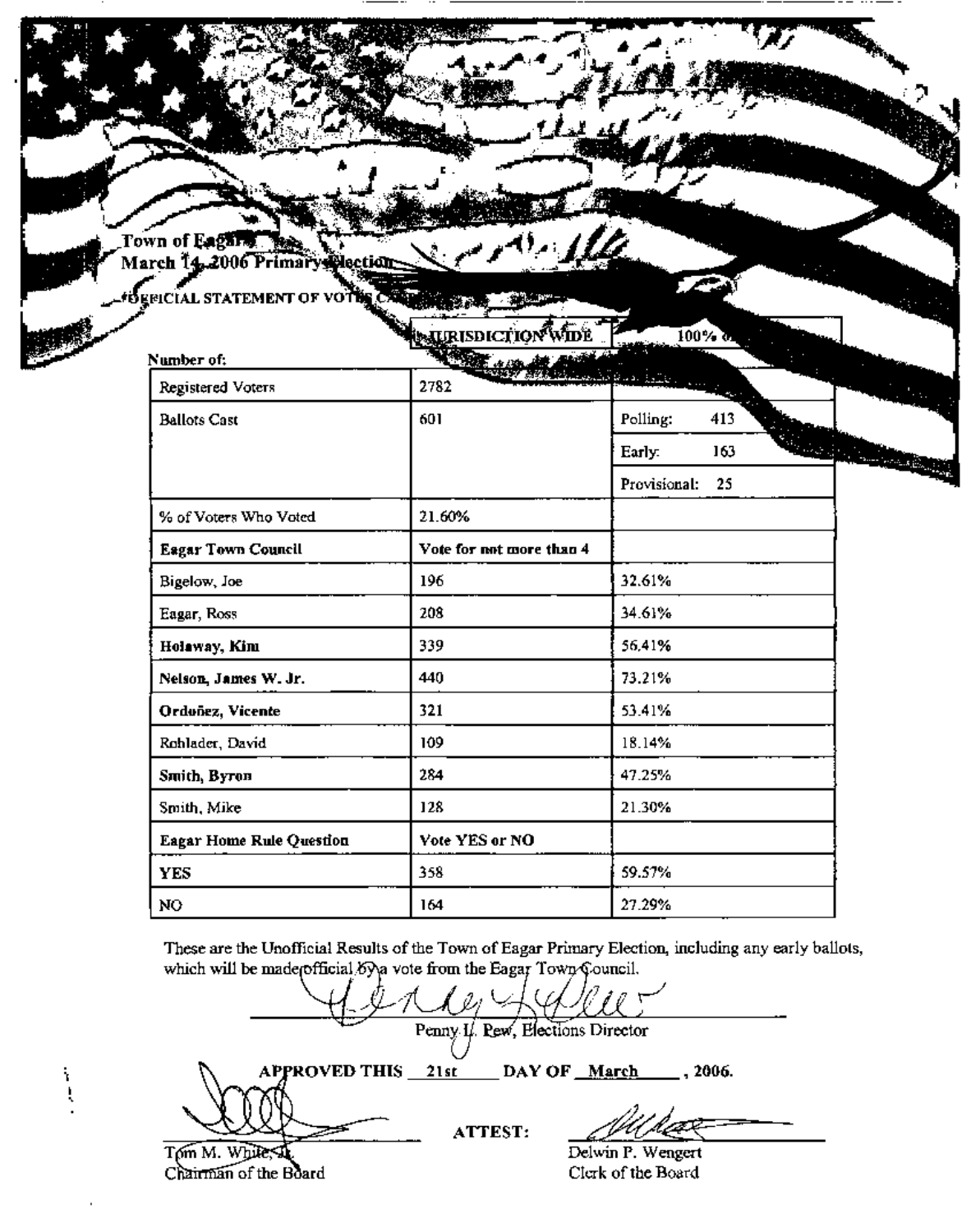Date:03/15/06,<br>Time:12:05:05<br>Page:2 of 6

## 'Statement of Votes Cast March 2006 SOVC For Jurisdiction Wide, All Counters, All Races

|                       | Eagar Council  |                                  |             |                      |               |                |      |                      |                     |              |      |                |
|-----------------------|----------------|----------------------------------|-------------|----------------------|---------------|----------------|------|----------------------|---------------------|--------------|------|----------------|
|                       | Reg.<br>Voters | Times Counted<br>Total<br>Votes. |             | BIGELOW, JOE         |               | EAGAR, ROSS    |      | HOLAWAY, KIM NELSON, |                     | JAMES W. JR. |      |                |
| Jurisdiction Wide     |                |                                  |             |                      |               |                |      |                      |                     |              | 75.  |                |
| Town of Eagar         |                |                                  |             |                      |               |                |      |                      |                     |              |      |                |
| Polling               | 2782           |                                  | 413 100 00% | 1416                 | 131           | 31.72%         | 136. | 32.93%               | 226.                | 54.72%       | 317  | 76.76%         |
| Early                 | 2782           |                                  | 163 100.00% | 527                  | 53            | 32.52%         | 65   | 39.88%               | 97                  | 59.51%       | 105  | 6442%          |
| Prov                  | 2782           |                                  | 25 100.00%  | 85                   | 12.           | 48.00%         |      | 28.00%               | 16.                 | 64.00%       | 18.  | 72.00%         |
| Total                 | 2782           |                                  | 001100.00%  | 2028                 | 196.          | 32.61%         | 208  | 34.61%               | 339.                | 56.41%       | 440. | 73.21%         |
| Town of Springerville |                |                                  |             |                      |               |                |      |                      |                     |              |      |                |
| Polling               |                |                                  |             |                      |               |                |      |                      |                     |              |      |                |
| Barly                 |                |                                  |             |                      | ٠             | $\blacksquare$ |      | ٠                    | $\hat{\phantom{a}}$ |              |      | The go         |
| Ртоу                  |                |                                  |             | ۰.                   | $\sim$ $\sim$ |                |      |                      |                     |              |      |                |
| Total                 | ۰              | ۰                                |             | $\ddot{\phantom{1}}$ |               |                |      |                      |                     |              |      |                |
| Total                 |                |                                  |             |                      |               |                |      |                      |                     |              |      |                |
| Folling               | 2782           |                                  | 413 100.00% | 416                  | 131           | 31.72%         | 136. | 32.93%               | 226.                | 54.72%       | 317  | 76.76%         |
| Early                 | 2782           |                                  | 163-100.00% | 527                  | 53.           | 32.52%         | 65   | 39.88%               | 97.                 | 59.51%       | 105  | 64.42%         |
| Prov                  | 2782           |                                  | 25.100.00%  | 85                   | 12            | 48.00%         |      | 28.00%               |                     | 16 64.00%    |      | $18 - 72.00\%$ |
| Total                 | 2782           |                                  | 601 100.00% | 2028                 | 196.          | 32.61%         | 208  | 34.61%               | 339.                | 5641%        | 440  | 73.21%         |

 $\mathcal{D}_{\text{eq}}$ 

 $\mathbf{t}$ 

 $\ddot{\phantom{a}}$ 

 $\ddot{\phantom{a}}$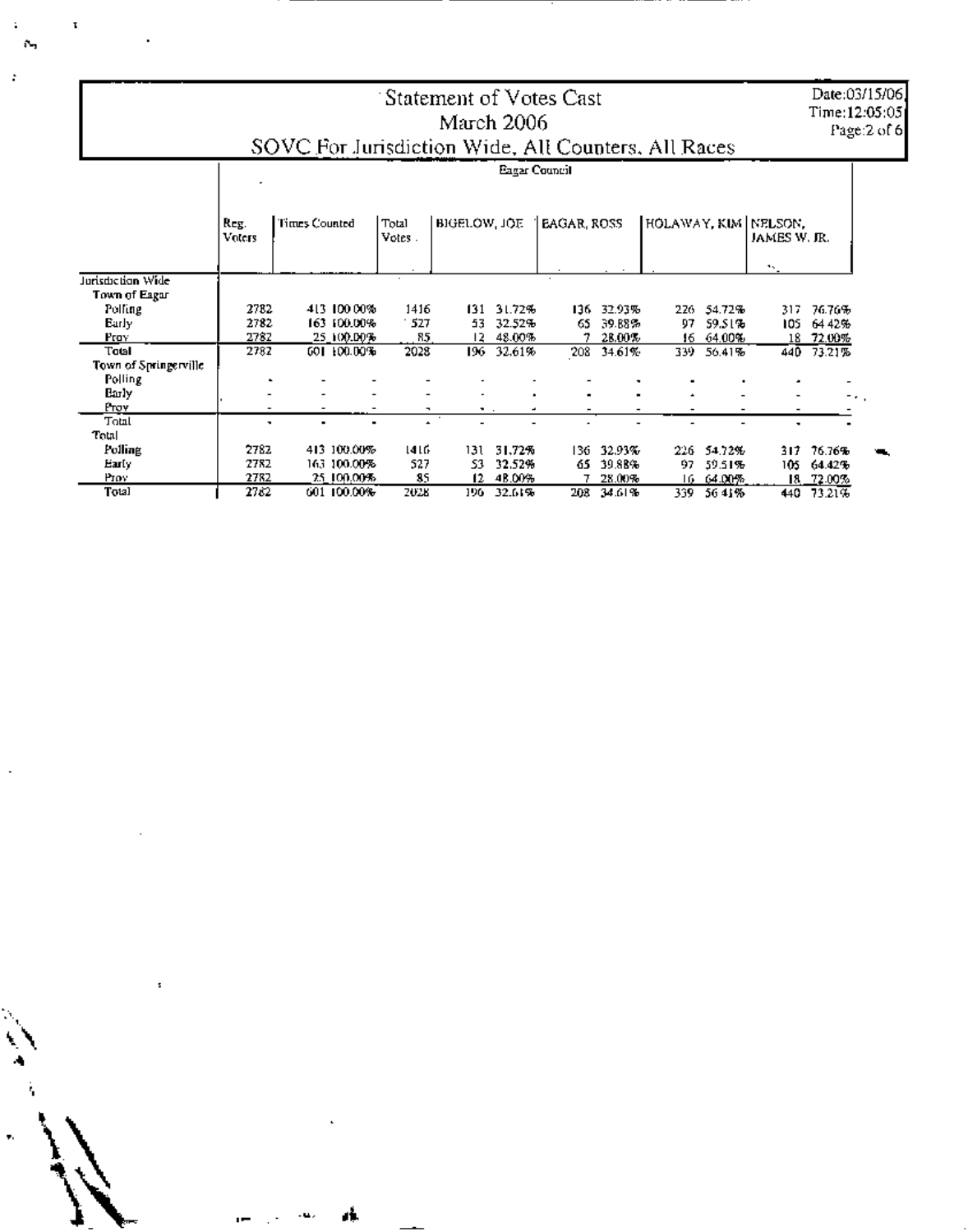## Statement of Votes Cast March 2006 SOVC For Jurisdiction Wide, All Counters, All Races

|                       | Ergar Council              |      |                           |     |              |     |             |      |                |   |       |  |
|-----------------------|----------------------------|------|---------------------------|-----|--------------|-----|-------------|------|----------------|---|-------|--|
|                       | ORDONEZ,<br><b>VICENTE</b> |      | ROHLADER,<br><b>DAVID</b> |     | SMITH, BYRON |     | SMITH, MIKE |      | Write-In Votes |   |       |  |
| Jurisdiction Wide     |                            |      |                           |     |              |     |             |      |                |   |       |  |
| Town of Eagur         |                            |      |                           |     |              |     |             |      |                |   |       |  |
| Polling               |                            | 239  | 57.87%                    | 75  | 18.16%       | 201 | 48.67%      | 88   | 21.31%         | 3 | 0.73% |  |
| Early.                |                            | GB   | 41.72%                    | 29. | 17.79%       | 76  | 46.63%      | 34   | 20.86%         | 0 | 0.00% |  |
| Piov                  |                            | 14   | 56.00%                    |     | 20.00%       |     | 28.00%      | 6    | 24.00%         | o | 0.00% |  |
| Total                 |                            | 321  | 5341%                     | 109 | 18.14%       | 284 | 47.25%      | 128  | 21.30%         | 3 | 0.50% |  |
| Town of Springerville |                            |      |                           |     |              |     |             |      |                |   |       |  |
| Polling               |                            |      |                           |     |              |     |             |      |                |   |       |  |
| Early                 |                            |      |                           |     |              |     |             |      |                |   |       |  |
| Prov.                 |                            |      |                           |     |              |     |             |      |                | ۰ |       |  |
| Total                 |                            |      |                           |     |              |     |             |      |                |   |       |  |
| Total                 |                            |      |                           |     |              |     |             |      |                |   |       |  |
| <b>Polling</b>        |                            | 239. | 57.87%                    | 75  | 18.16%       | 201 | 48.67%      | 88   | 21.31%         | э | 0.73% |  |
| Early                 |                            | 68   | 41.72%                    | 29. | 17.79%       | 76  | 46.63%      | 34   | 20.86%         | 0 | 0.00% |  |
| Prov                  |                            | 14.  | 56.00%                    | 5.  | 20.00%       | 7   | 28.00%      | 6.   | 24.00%         | ٥ | 0.00% |  |
| Total                 |                            | 321  | 5341%                     | 109 | 18.14% -     | 284 | 47.25%      | l 28 | 21.30%         | з | 0.50% |  |

 $\mathbf{r}$ 

Date:03/15/06 Time:12:05:05<br>Page:3 of 6